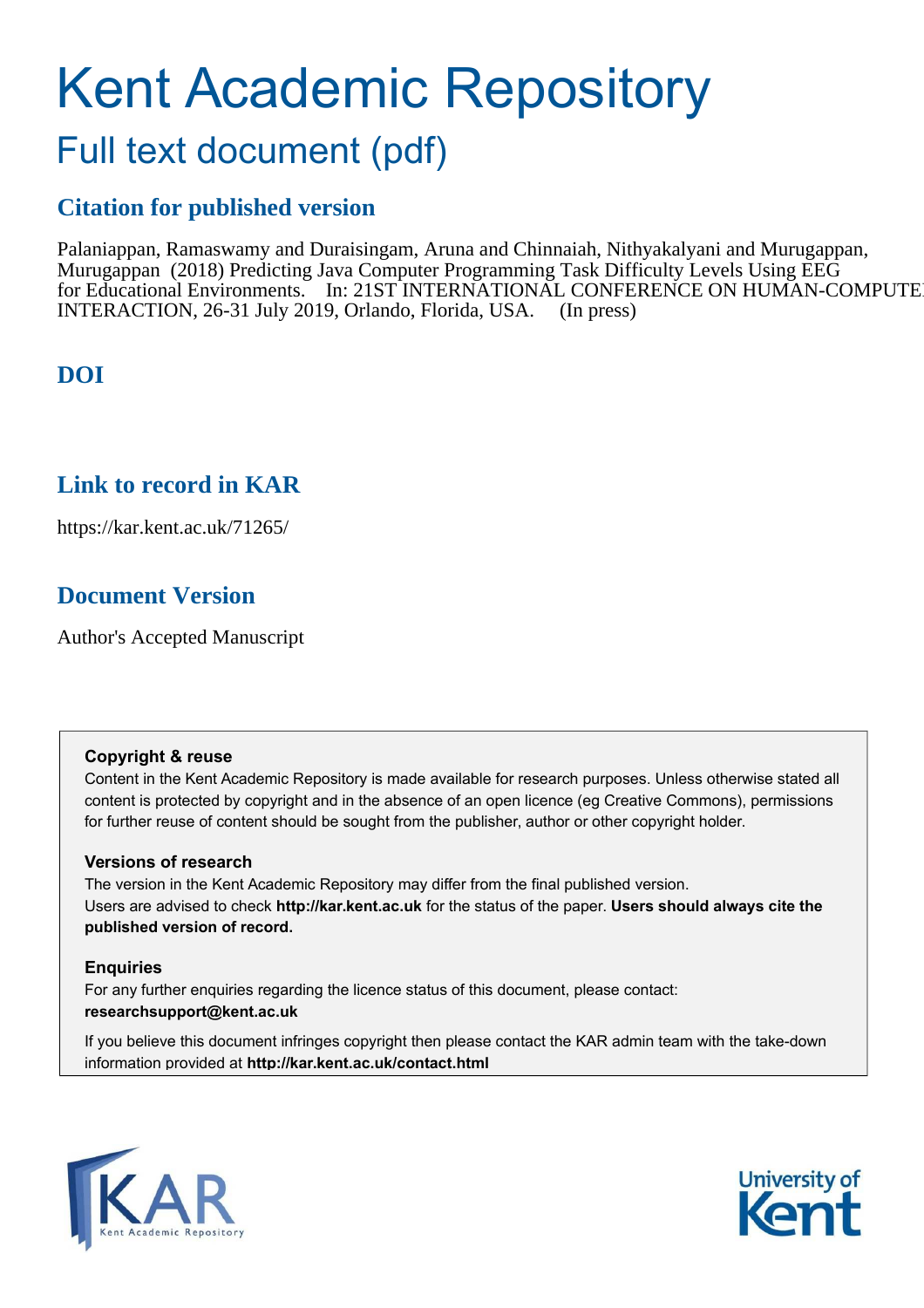### **Predicting Java Computer Programming Task Difficulty Levels Using EEG for Educational Environments**

Ramaswamy Palaniappan <sup>1 [0000-0001-5296-8396]</sup>, Aruna Duraisingam<sup>1</sup>, Nithyakalyani Chinnaiah <sup>1, 2</sup> [0000-0002-8972-3664], Murugappan Murugappan <sup>3</sup> [0000-0002-5839-4589]

<sup>1</sup> Data Science Research Group, School of Computing, University of Kent, United Kingdom 2 Mayfield Grammar School, Gravesend, Kent, United Kingdom <sup>3</sup> Kuwait College of Science and Technology, Kuwait r.palani@kent.ac.uk; ad543@kentforlife.net; chinnaiahn@mgsg.kent.sch.uk; m.murugappan@kcst.edu.kw

**Abstract.** Understanding how difficult a learning task is for a person allows teaching material to be appropriately designed to suit the person, especially for programming material. A first step for this would be to predict on the task difficulty level. While this is possible through subjective questionnaire, it could lead to misleading outcome and it would be better to do this by tapping the actual thought process in the brain while the subject is performing the task, which can be done using electroencephalogram. We set out on this objective and show that it is possible to predict easy and difficult levels of mental tasks when subjects are attempting to solve Java programming problems. Using a proposed confidence threshold, we obtained a classification performance of 87.05% thereby showing that it is possible to use brain data to determine the teaching material difficulty level which will be useful in educational environments.

**Keywords:** Confidence threshold, Education, EEG, Java, Mental task level, NASA TLX, Programming task.

#### **1 Introduction**

Gerjets et al. [1] describes optimum learning conditions as providing learning at the appropriate level and pace for the learner. To be able to tailor the teaching material, it is first imperative to decide on the difficulty level of material as perceived by the learner. But assessment measures such as obtaining correct vs incorrect responses in the exams may not be a good indication to gauge the understanding of the students. Often, learners could miss-assume their level of understanding and therefore causing incorrect tailoring of the material, pace etc.

Therefore, it becomes necessary to utilise measures that can correctly predict the difficulty level. Subjective and dual-task procedures can be used for this purpose but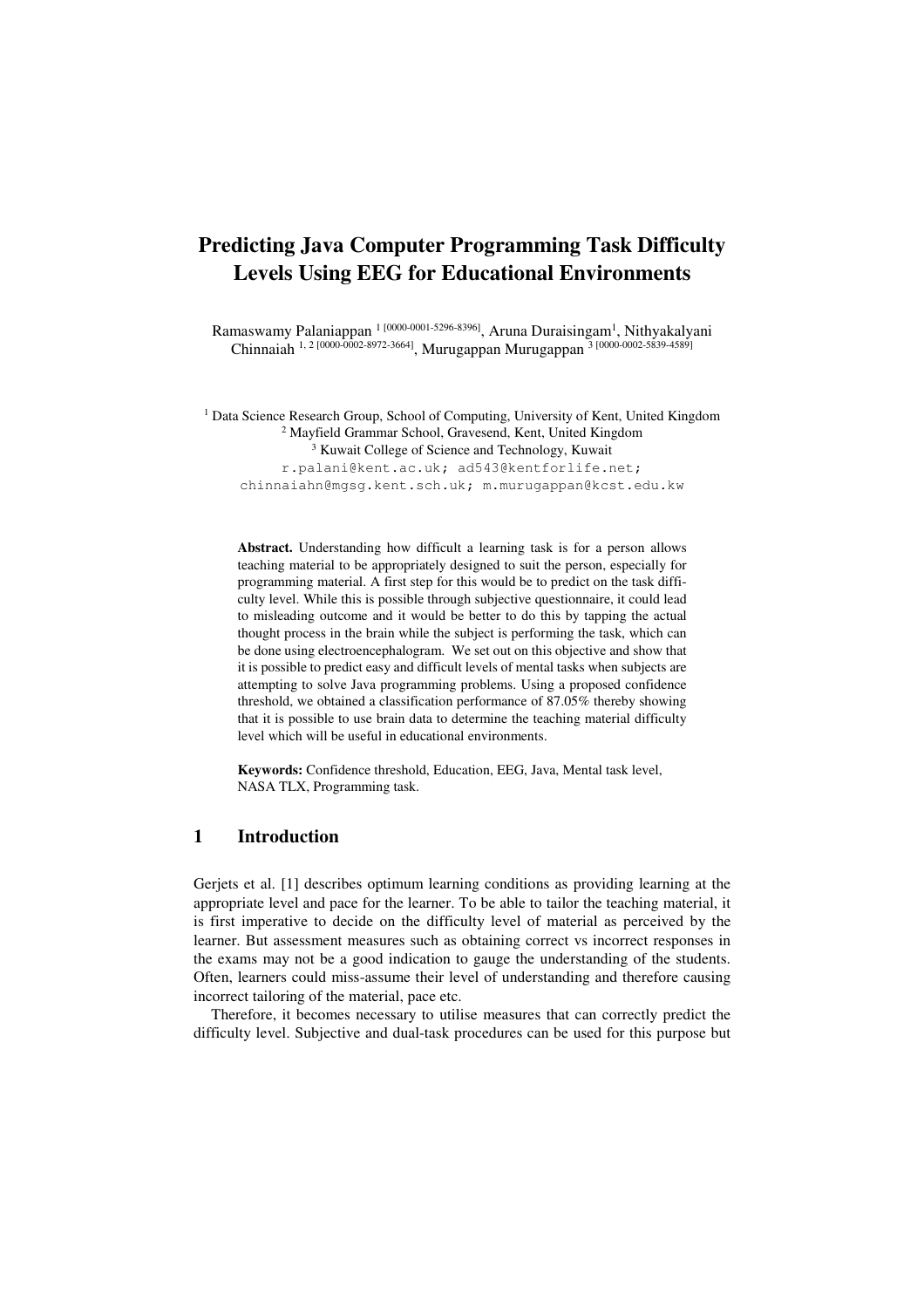likely to interrupt the subjects in-between the experiments and it may annoy them though it could produce less noisy data and provide promising results [2].

Electroencephalogram (EEG) is a suitable approach for unobstructive and continuous measure of the task level difficulty [3] as it can measure the brain's response to the learning material presented and therefore offers a direct measure on the task difficulty level (TDL). Furthermore, EEG is non-invasive, portable and relatively cheap when compared to other measures of brain activity such as functional magnetic resonance imaging (fMRI).

Klimesch [4] has proposed using event related desynchronisation (ERD) feature extracted from the EEG as a measure of task difficulty level. ERD measures the extent to which neuron populations no longer oscillate synchronously to process the given task [5]. Band energies in specific EEG bands such as delta, alpha and beta in frontal areas of the brain have also been used to predict the memory load [6-8]. Here, we set out to use more channels to cover more areas of the brain and additionally combine interhemispheric asymmetry (ASR) features [9] as additional measure of cognitive load. We also use subjective measurement with NASA TLX index [10].

The band energies, ERD and ASR are used individually and in combination with six different classifiers: Quadratic Discriminant Analysis (QDA), Support Vector Machine (SVM), Naïve Bayes (NB), k-Nearest Neighbour (KNN), neural network (NN) and random forest decision tree (TREE) to classify the programming mental task into either the easy or the difficult levels. We also employ a confidence approach to further increase the prediction performance. Java programming language was used here as it is popular in Computer Science programmes throughout the world but any coding language could have been used instead.

#### **2 Methodology**

#### **2.1 Experimental Paradigm**

Nine subjects were recruited from a pool of postgraduate students from School of Computing, University of Kent, who had at least six months of Java experience or have taken Java programming module as a part of their postgraduate course. Out of nine subjects, seven were males and two females. Subjects age ranged between 20 and 37 years (mean  $= 26\pm 3.74$ ). However, data from two male subjects could not be used as they did not complete a baseline task which was necessary to compute the ERD features (discussed later).

Ethical approval was obtained from University of Kent Sciences Research Ethics Committee and subjects signed a voluntary consent form and were paid £15 each. The subjects were briefed on the tasks and the experiment was designed such that the subjects would be able to understand the given program and perform the code execution mentally. Subjects have to give the final output of the program code as an answer and this method was chosen to avoid inductive bias. All codes were written in Java programming language and initially, a total of 20 Java programs were developed into three categories (spatial relation, visual object grouping, mathematical execution), each from two different TDL (easy, difficult). From this, six Java programs as deemed easy and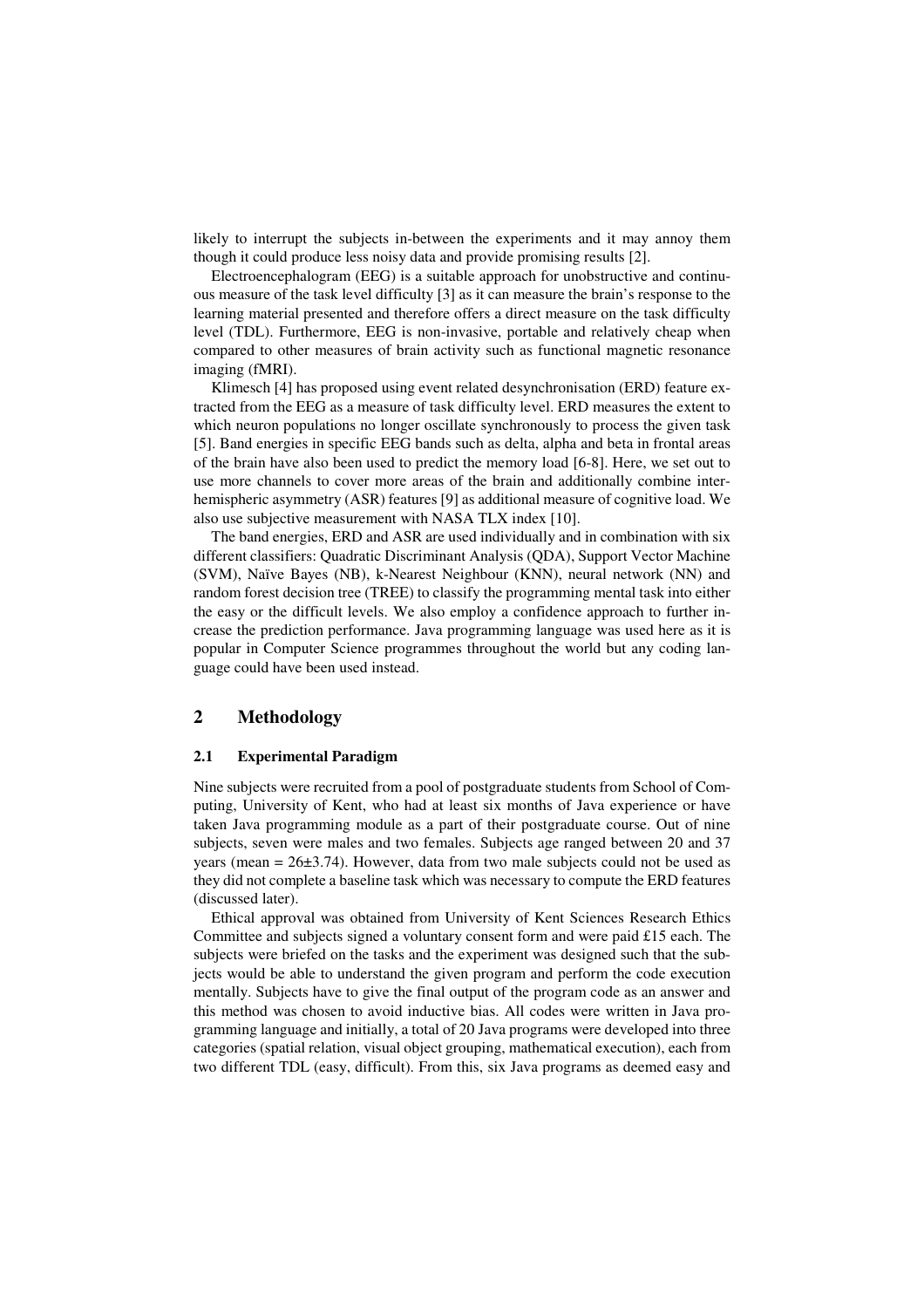difficult by questionnaire responders were selected (three for easy and three for difficult categories).

The easy and difficult TDL were pre-determined using questionaire responses from 15 subjects who were not involved in the EEG data collection. The volunteers (age: 28.8±4.63, 9 males and 6 females, all non-related to University of Kent, who have sufficient experience in Java (currently working or proficient in Java - mean experience of 30.53±3.56 months). This good Java experience ensures correct 'ground truth' of choosing different task difficulty level; there was no statistical difference in age range for these and the volunteers for EEG based study. These subjects completed a questionnaire on time-spent and task difficulty level rating for each task. The difficulty level ranged from 1 to 10 (where 1 is very easy task, 10 is impossible to solve mentally). Only those questionaire with correct answers to the questions were considered. The different task categories to be solved were:

- Spatial relation tasks that test subject's spatial reasoning skills like visualising shape of objects mentally. For example, visualising two rectangle objects mentally using parameters of x-axis and y-axis coordinates, width and height and to solve whether the two rectangles overlaps or not.
- Visual object grouping tasks that utilises subject's working memory to recall the swapped, mapped or sorted shape of objects group correctly. For example, given a number of shape objects mapped to variables and grouped in an array in different order, subject has to map the object variable name with the shape objects correctly and output those objects in order.
- Mathematical execution where the subject had to perform arithmetic calculations mentally. For example, subject has to compute the mean of an array of integers.

Prior to performing the tasks, subjects were asked to relax for one minute (EEG was also collected during this time as baseline). Table 1 shows the GUI steps in collecting the EEG data. Steps 3 and 4 will repeat until all six programs are shown (in random order). Figure 1 shows an example of the task screen.

This GUI not only serves as a front-end, but also communicates with the EEG collection device via COM port (emulated serial port) by sending different markers values for different user activities such as relax and task execution states. Table 2 gives the details of marker type and the sent value to EEG device during the experiment. This information can be used to segment the EEG into the different tasks.

Subjects were demonstrated the working of the GUI and were asked to perform the practise tasks in order to familiarise with the tool. Before the experiment was started, subjects sat comfortably. They were discouraged to make physical movement (example avoid blinking where possible, excessive swallowing or any hand gestures etc during the task experiment and to focus on the presented task while solving the program code. Figures 2-4 show examples of the tested Java codes.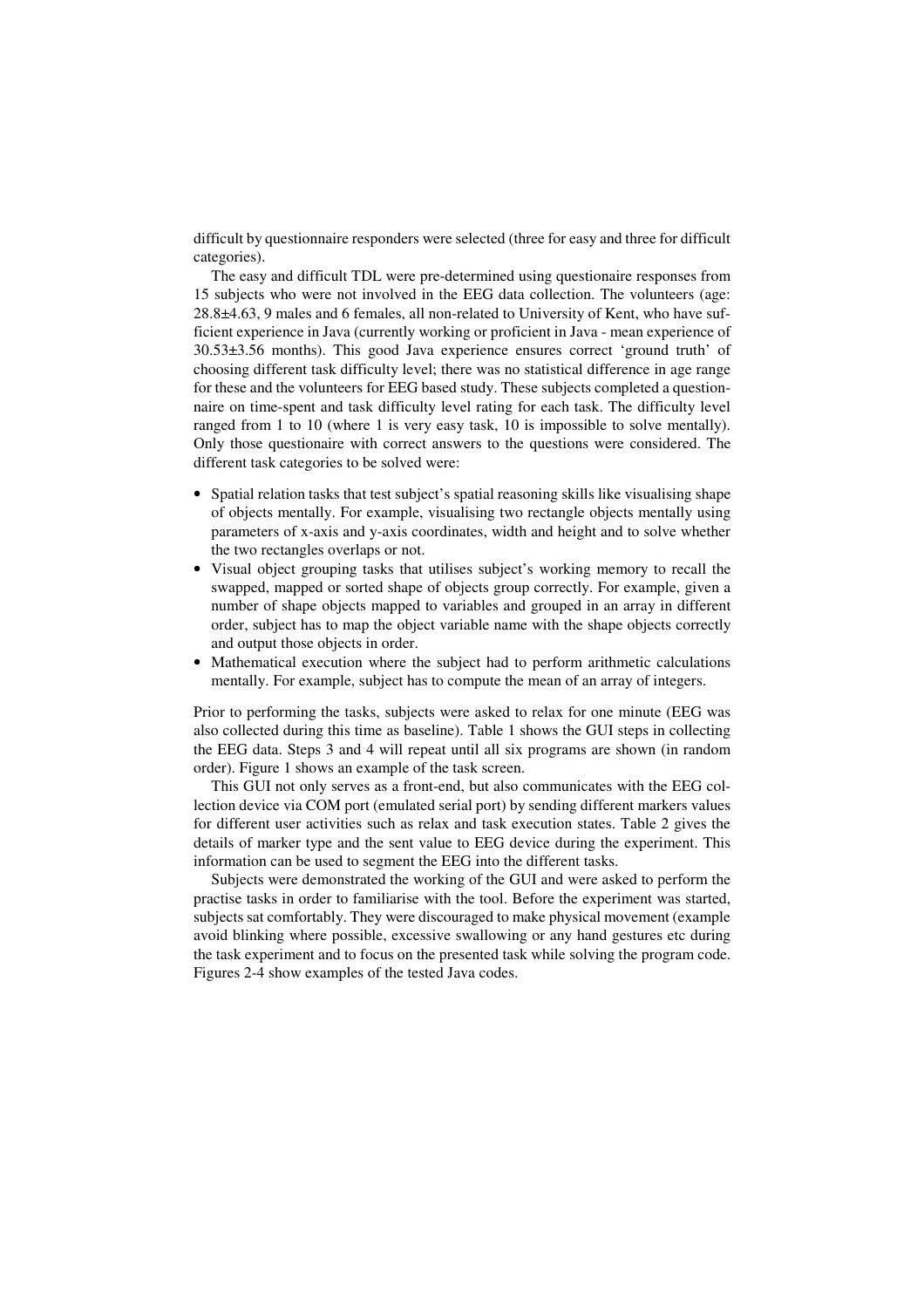**Table 1.** GUI Sequence for the Experiment

| Screen         | <b>Description</b>                                                                                                             |
|----------------|--------------------------------------------------------------------------------------------------------------------------------|
| 1. Welcome     | Displays general information on the research                                                                                   |
| 2. Instruction | Displays instructions to be followed by the<br>subjects during the experiment                                                  |
| 3. Relax       | During this screen, the subjects will relax or<br>complete the NASA TLX feedback for the<br>tasks they solved (no time limit). |
| 4. Task        | This screen contains the Java codes to solve<br>and a text box for the subject to input their<br>responses.                    |
| 5. Thank you   | This screen contains thank you message and<br>indicates the end of the experiment.                                             |



**Fig. 1.** Task Screen.

| Table 2. Marker Values Sent by GUI to EEG Device |  |  |  |  |  |  |  |  |  |  |  |
|--------------------------------------------------|--|--|--|--|--|--|--|--|--|--|--|
|--------------------------------------------------|--|--|--|--|--|--|--|--|--|--|--|

| <b>Marker Type</b>                                    | Value |
|-------------------------------------------------------|-------|
| Start of task                                         |       |
| End of task                                           |       |
| Start of relax state (to indicate baseline recording) |       |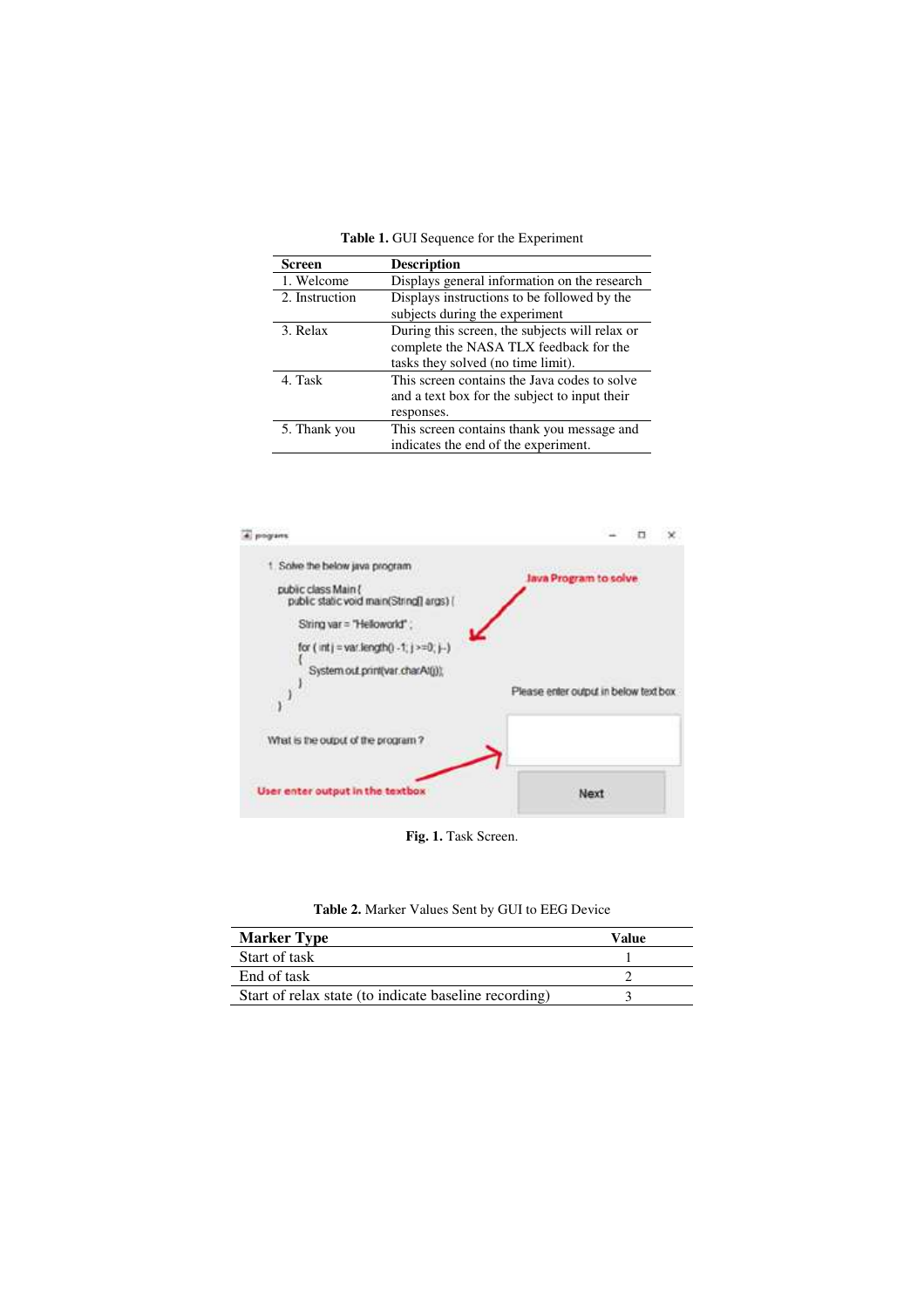```
Solve the Java program below. Note: Rectangle object 
is defined as drawRectangle (x-axis, y-axis, width,
height) 
    class MyCanvas extends JComponent {
      public void paint(Graphics g) {
         g.drawRect (2, 2, 10, 10);
          g.drawRect (5, 5, 10, 10);
       }
    } 
Will two rectangles overlap?
```
**Fig. 2.** An example of the tested spatial relation Java code.

```
Solve the Java program below
public class Main {
 public static void main(String[] args) {
  ArrayList<Object> array = new ArrayList<Object> ();
    String a = "Circle";
    String b = "Triangle";
    String c = "Square";
     String d = "Triangle";
     String e= "Circle";
    String f = "Triangle";
    array.add(b);
    array.add(a);
    array.add(d);
    array.add(e);
   for (int i = 1; i < 4; i++) {
      System.out.print(array.get(i) + " ");
     }
  }
}
Last three shape objects are?
```
**Fig. 3.** An example of the tested visual object grouping Java code.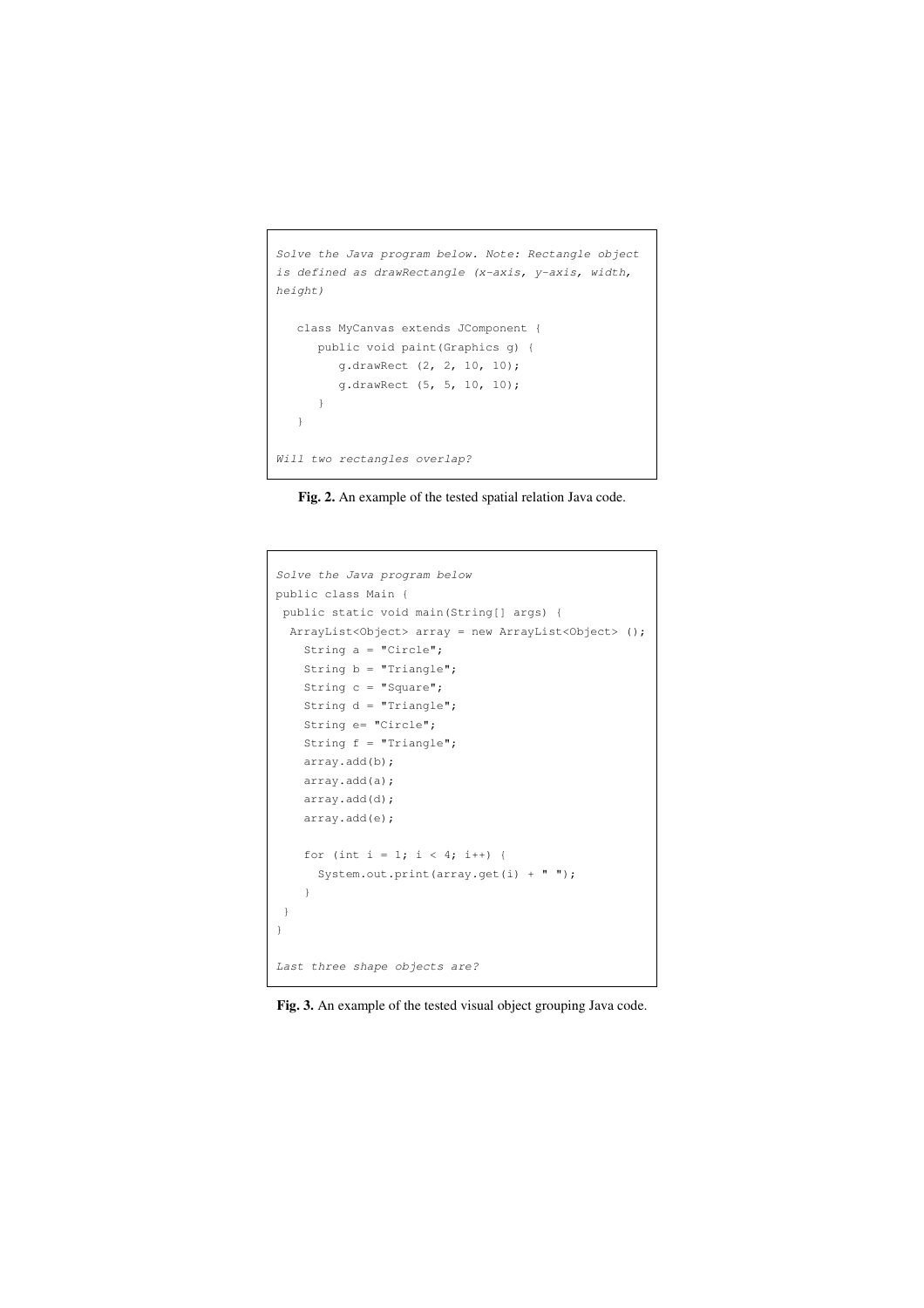```
Solve the Java program below 
public class Main { 
  public static void main(String[] args) { 
  int [] vars = \{4, 8, 10, 12, 16, 10, 18, 2, 3, 5\};int value = 0;
  int count = 0:
  for(int i = 0; i< vars.length; i++){
    value += vars[i];
     count++; 
 } 
   int temp = value/count; 
   System.out.println(temp); 
  } 
} 
What is the output of the program?
```
**Fig. 4.** An example of the tested mathematical Java code.

#### **2.2 NASA TLX Survey**

After solving each task, the subjects were instructed to fill a paper based NASA TLX rating sheet based on their perception on task difficulty level. NASA TLX index is a six dimensional subjective measurement method developed NASA to measure cognitive loads [10]. The six dimensional sub scales are mental demand, physical demand, temporal demand, performance, effort and frustration level. The workload is evaluated in two procedures for each task: first, subjects have to give their perspective in a subscale rating range from 0-100 (divided into 20 equal intervals) and second is the subscale weights created by forming 15 possible pair from six dimensional elements and subjects choose the most important dimension or factor contributing to the workload.

Here, after marking the six dimension ratings, the subject were instructed to circle the most important dimension that contributes to the task which is given in pairs as mentioned above. The overall Weighted Workload Score (WWS) is computed from the subjects rating and weight that contribute to the cognitive workload. This procedure is similar to the usage of NASA TLX Index form in the study done by Fritz et al. [11].

#### **2.3 EEG Data**

The EEG data was obtained from Emotiv Epoc 14 channels (configuration as shown in Figure 5) wireless EEG device sampled at 128 Hz. During the experiment, the signal strength was continually checked and adjusted to ensure all the electrodes had good contact with the scalp through the use of saline solution.

The EEG data was segmented to one second lengths. Elliptic IIR filters were used to filter the segmented EEG signals in delta  $(1-4)$  Hz), theta  $(4-8$  Hz), alpha  $(8-12$  Hz), beta (12-30 Hz), gamma (30-50 Hz) bands [12] and feature extraction techniques were performed on these segments. Eighty such segments were obtained for each category and as such there were 480 patterns from six tasks altogether (easy and difficult tasks from three categories).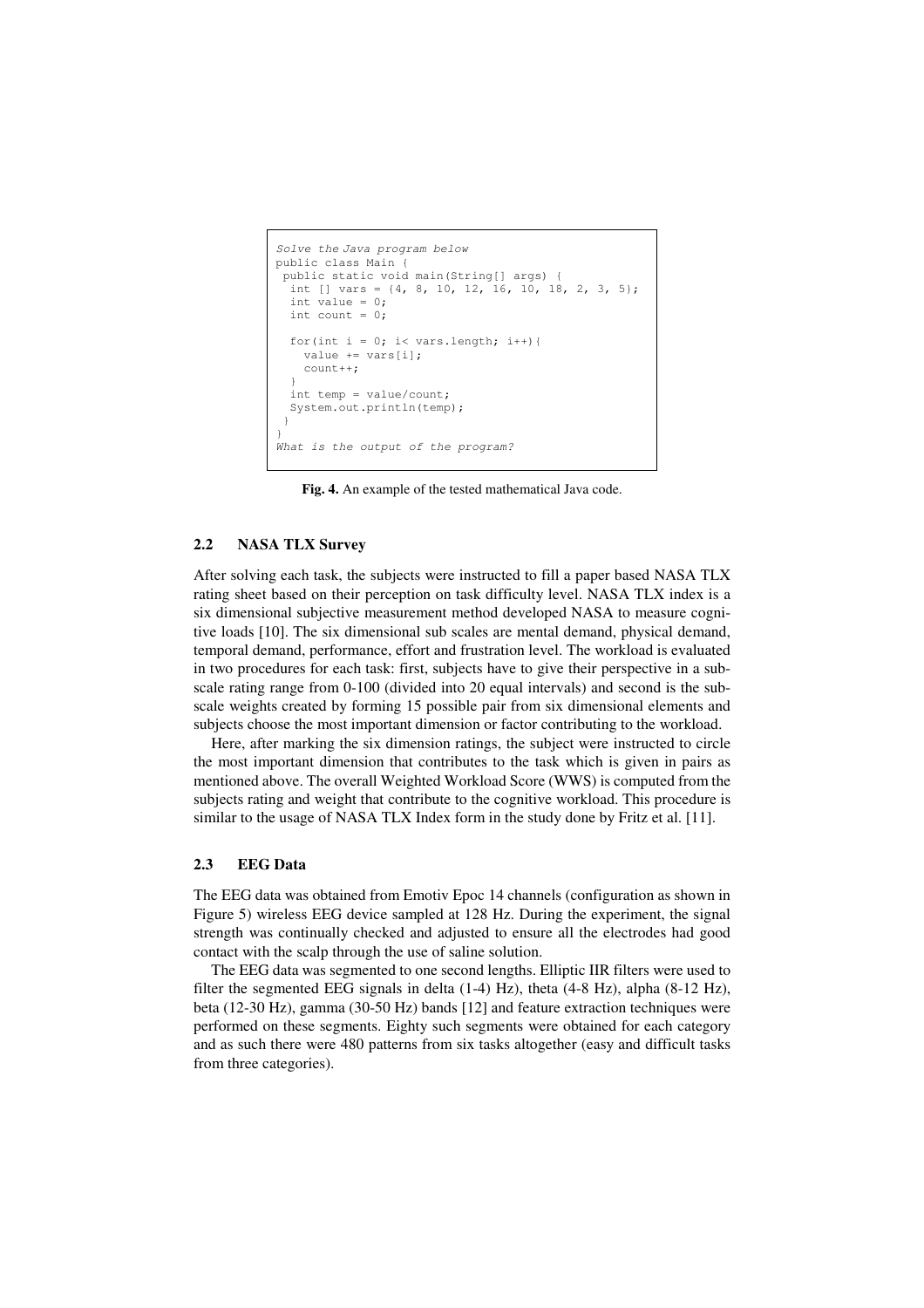

**Fig. 5.** Emotive electrode locations

#### **2.4 EEG Analysis**

ERD was computed by band pass filtering the EEG signal within the specified frequency band and percentage band power change was computed between the relaxed state and task execution state using (1):

$$
ERD_b = (BE_r - BEtask_b) / BE_r
$$
 (1)

where band energy during resting was computed using

$$
BE_r = \sum_{i=1}^{n} (x - \bar{x})^2
$$
 (2)

and band energy during task using

$$
BEtask_b = \sum_{i=1}^{n} (x - \overline{x})^2
$$
 (3)

with *x* is EEG data from each channel with length *n* from either the rest or task execution state and  $\bar{x}$  is the mean of each channel. Given 14 channels and 5 bands, there were 70 ERD features for each one second EEG.

The ASR of each spectral band was computed using (2) and as in [9]:

$$
ASR_b = (BE_{left} - BE_{right})/(BE_{left} + BE_{right})
$$
\n(4)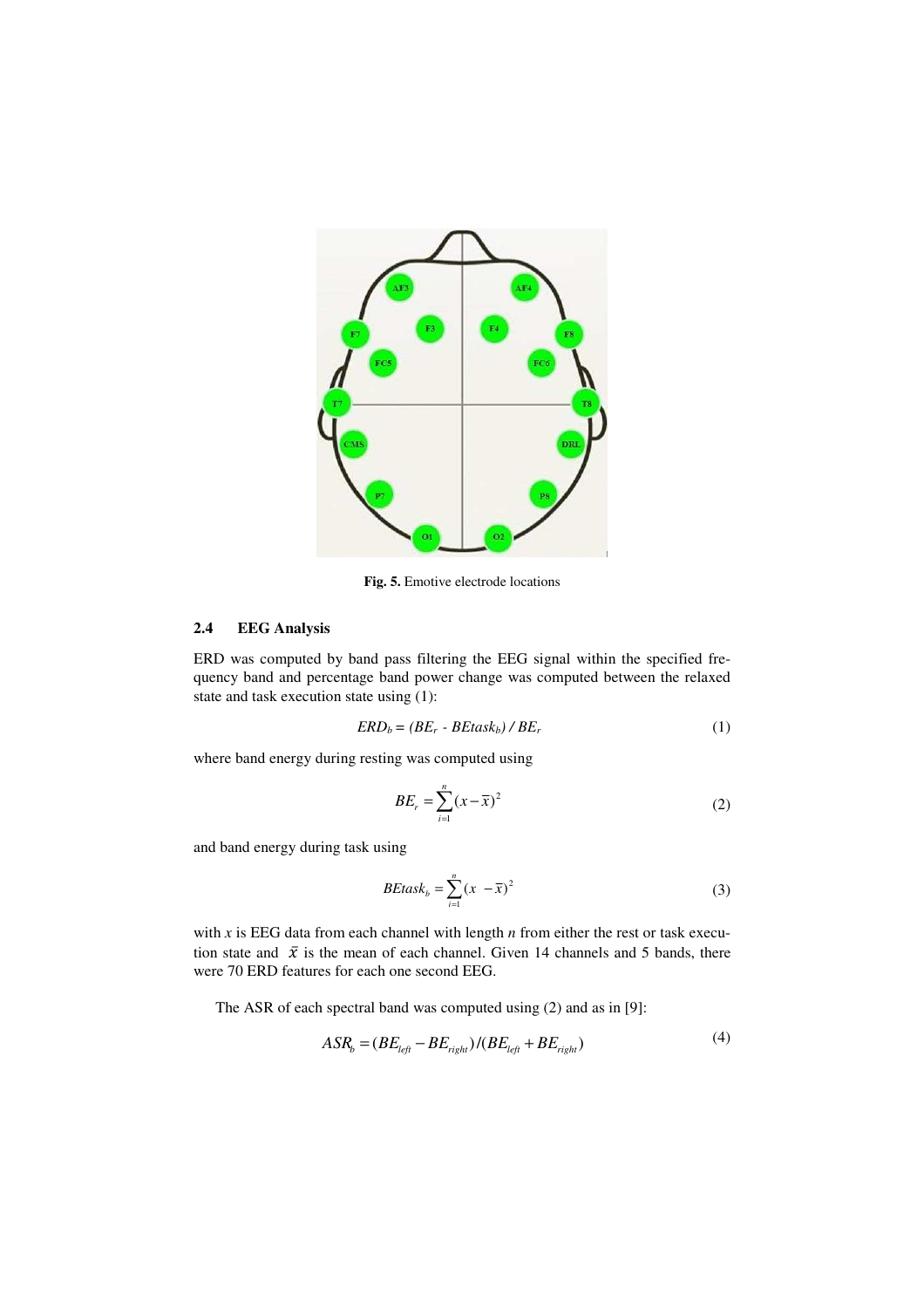where ASR is the asymmetric ratio between left and right hemispheres,  $BE_{left}$  is the spectral energy from one channel in left hemisphere (computed using (3)) and *BEright* is spectral energy from opposite channel in right hemisphere. Since there were 14 channels (7 on each hemisphere) and 5 spectral bands, ASR resulted in a total of 35 features.

In addition, band energies (EN) for each channel in the five bands were also computed using (3) giving 70 features. Finally, all the available features were combined giving all feature (AF) set of 175 features.

#### **2.5 Classification**

These features were used by six different classifiers: QDA, SVM, NB, KNN, NN and TREE. For KNN, Euclidean distance was used whereas for QDA, the covariance matrices could vary among classes. TREE approach used an ensemble of 100 decision trees. For NN, the two output layer nodes values were set as either [1 0] or [0 1] with 10 hidden units (size chosen randomly) and trained using Matlab's *trainlm*. For the rest, classifier default parameters as available in Matlab's *fitcsvm, fitcnb, fitcensemble, fitcdicsr, patternnet* and *fitcknn* were used [13]. The two easy and difficult TDL were predicted with randomly split 40 fold cross validation.

**Classifier confidence.** The classifier confidence (CC) approach used here worked by computing the output of the classifier for the test data. From the results, it was found that NN gave the best performance for most subjects, so only the output of this classifier was used. Also, all the features gave the best performance for majority of the subjects, so these features were used. The two classifier outputs for each test pattern were checked and the predicted class was seen as confident only if the two outputs differed by at least 0.1. With perfect classification, the best outputs would differ by 1 since one output would have a value of 1 and the other value of 0. Hence, having a 10% threshold value of 0.1 is appropriate though this value would need to be experimented in future to obtain the best threshold. It should be noted that some data will be discarded where classification outputs have lower confidence than the threshold. Figure 6 shows the flow of the experimental design.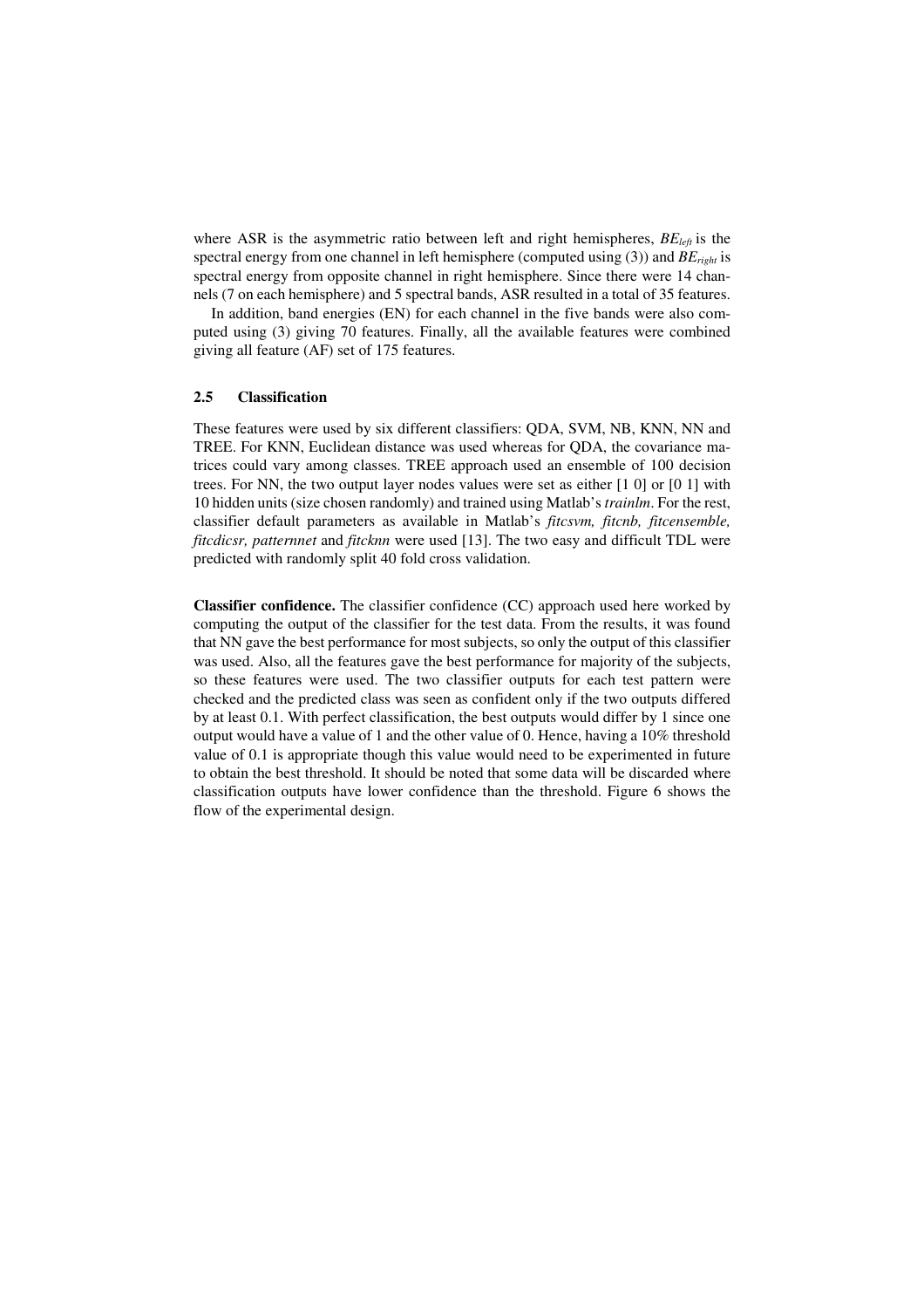

**Fig. 6.** Experimental flow design

#### **3 Results and Discussion**

Figure 7 shows the overall WWS from NASA TLX for the different task difficulty levels. Non-parametric Kruskal-Wallis test (as normality was not assumed) showed that there is significant difference between TDL  $(p < 0.01)$ . Comparing each sub-scale (refer to Table 3), there were significant differences (using sign rank tests,  $p < 0.01$ ) between TDL for mental demand, temporal demand, frustration and effort. Performance and physical demand did not indicate any difference. The latter is not surprising since there is no physical effort required in the tasks, though it is somewhat surprising there was no difference in performance measure. This clearly indicates the necessity of utilising measures such as EEG as subjects are unable to differentiate different levels of performance required to complete the tasks.

 Kruskal-Wallis test showed that there is a statistically significant difference between easy and difficult tasks of EEG features ( $p < 0.05$ ). Table 4 shows the classification results for EN, ERD, ASR and combined features for the five different classifiers for subject 1.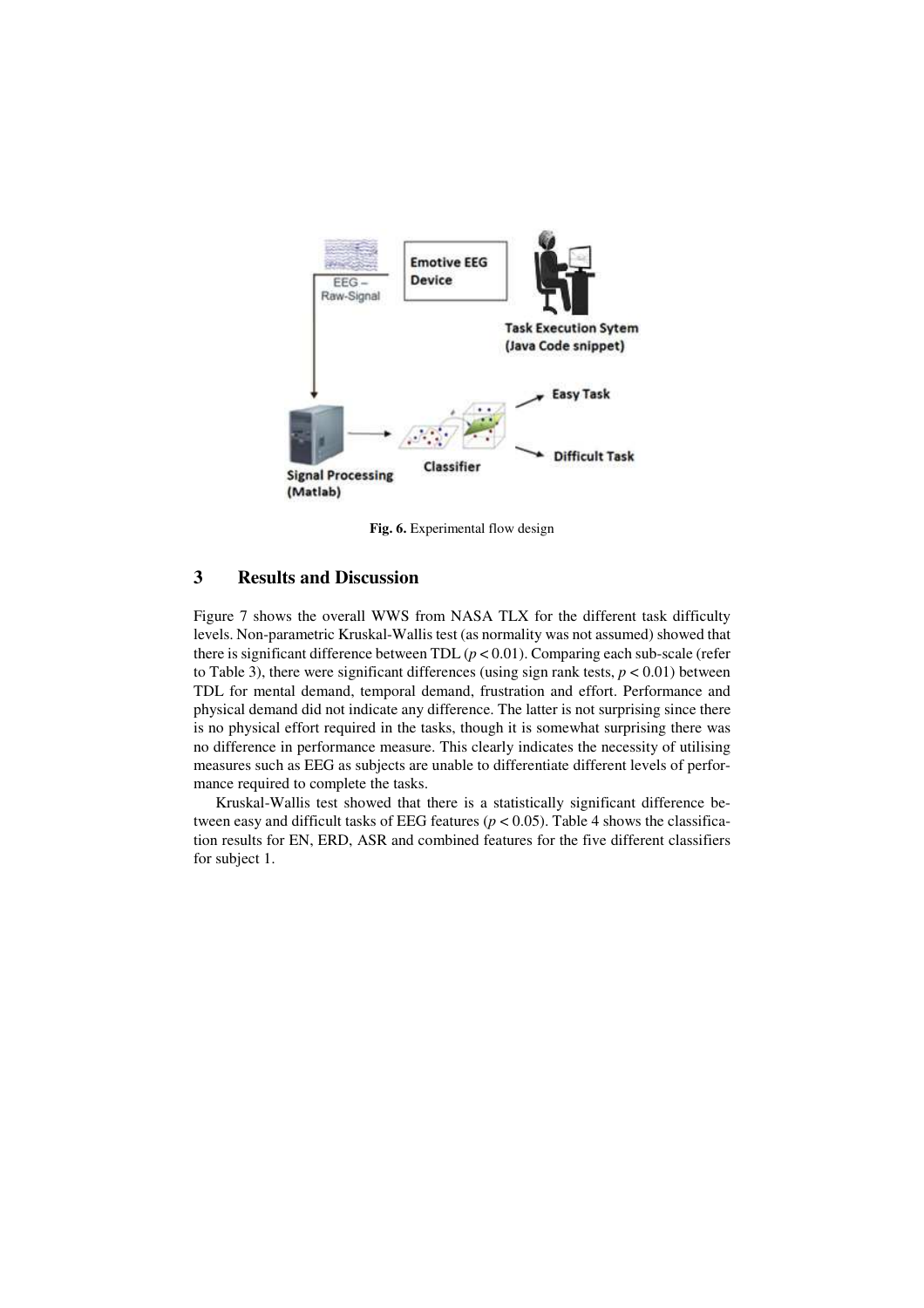

**Fig. 7.** Boxplot of overall NASA TLX index mean weighted workload for different task difficulty levels.

| Sub scale              | Mean (tasks) |                  | p value  |
|------------------------|--------------|------------------|----------|
|                        | Easy         | <b>Difficult</b> |          |
| Mental Demand          | 7.52         | 15.36            | $7.1e-5$ |
| <b>Physical Demand</b> | 0.14         | 0.30             | $5.9e-1$ |
| <b>Temporal Demand</b> | 5.82         | 10.41            | $3.7e-3$ |
| Performance            | 4.84         | 6.23             | $3.4e-1$ |
| Effort                 | 7.27         | 13.00            | 5.5e-3   |
| Frustration            | 0.80         | 4.68             | $7.3e-3$ |

**Table 3.** NASA TLX – subscale

Similarly, Tables 5-10 show the results for rest of the subjects. To decide on the best classifier, all the features were combined and statistical test revealed significant difference between the classifier performances (p<0.05). The mean rank comparison showed that NN classifier gave the best performance. It also gave the best performance for five out of seven subjects.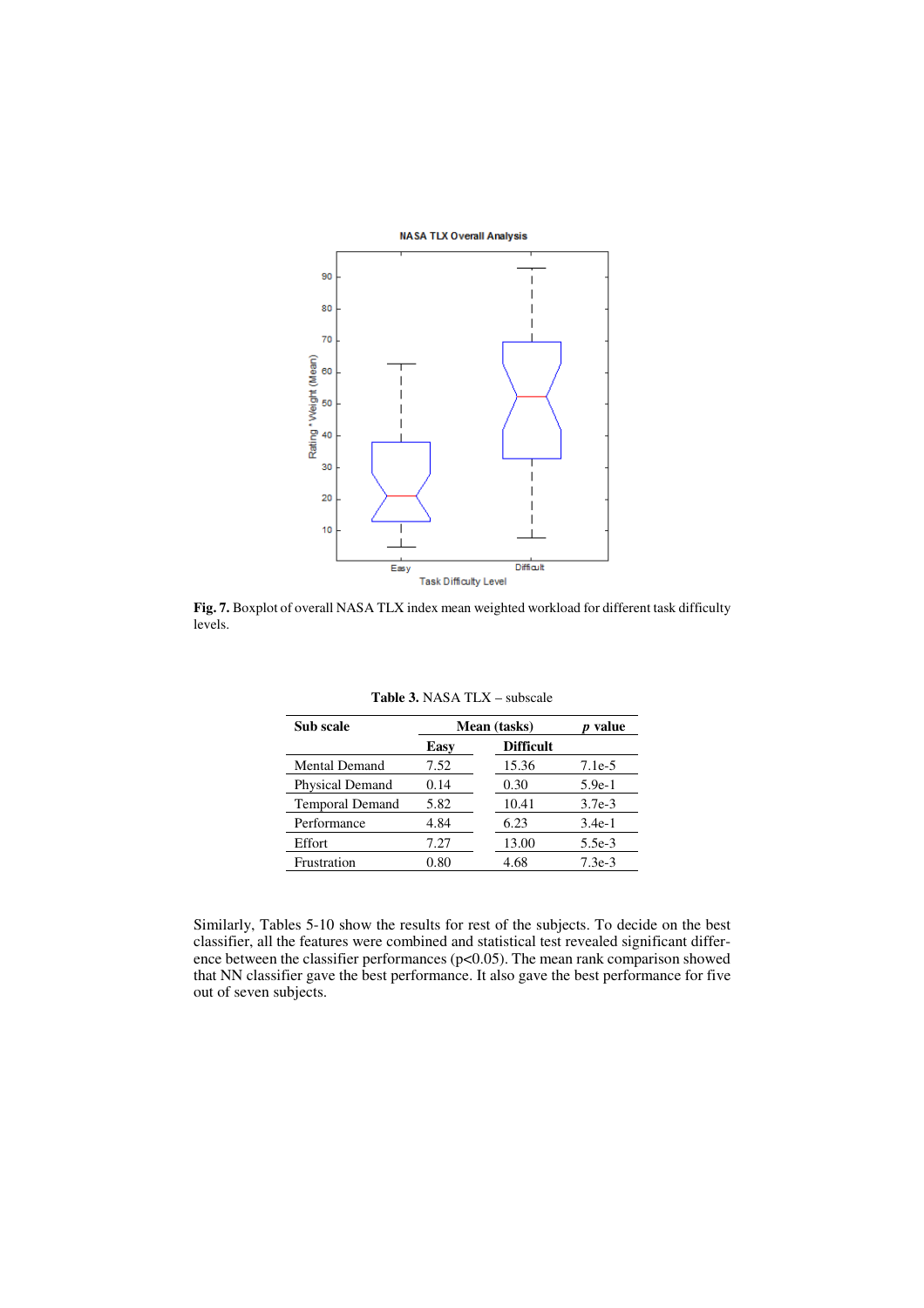**Table 4.** Subject 1 Results

|      | Classification method and accuracy $\%$ (mean $\pm$ std) |                   |                   |                   |                   |                   |  |  |  |
|------|----------------------------------------------------------|-------------------|-------------------|-------------------|-------------------|-------------------|--|--|--|
|      | <b>TREE</b>                                              | <b>SVM</b>        | <i>ODA</i>        | <b>KNN</b>        | NB                | NN                |  |  |  |
| EN   | $69.17 \pm 12.26$                                        | $73.54 \pm 14.48$ | $73.33 \pm 11.66$ | $63.54 \pm 14.94$ | $69.17 \pm 12.26$ | $72.86 \pm 10.95$ |  |  |  |
| ERD. | $67.50 \pm 11.75$                                        | $73.75 \pm 10.77$ | $73.33 \pm 13.63$ | $59.79 \pm 15.89$ | $67.50 \pm 11.75$ | $70.00 \pm 13.84$ |  |  |  |
| ASR  | $68.12 \pm 11.31$                                        | $68.33 \pm 13.10$ | $65.00\pm8.48$    | $62.50 \pm 12.66$ | $68.12 \pm 11.31$ | $73.75 \pm 6.77$  |  |  |  |
| AF   | 70 42 + 14 24                                            | $71.25 \pm 12.65$ | $75.21 \pm 13.14$ | $61.46 \pm 13.30$ | $70.42 \pm 14.24$ | $82.50 \pm 6.57$  |  |  |  |

**Table 5.** Subject 2 Results

|     | Classification method and accuracy $\%$ (mean $\pm$ std) |                   |                   |                   |                   |                   |  |  |  |  |
|-----|----------------------------------------------------------|-------------------|-------------------|-------------------|-------------------|-------------------|--|--|--|--|
|     |                                                          |                   |                   |                   |                   |                   |  |  |  |  |
|     | <b>TREE</b>                                              | <b>SVM</b>        | <i>ODA</i>        | <b>KNN</b>        | NB                | $N\!N$            |  |  |  |  |
| EN  | $63.33 \pm 13.84$                                        | $67.08 \pm 15.09$ | $76.25 \pm 14.81$ | $51.67 \pm 5.06$  | $63.33 \pm 13.84$ | $68.33 \pm 7.78$  |  |  |  |  |
| ERD | $64.17 \pm 15.58$                                        | $66.87 \pm 14.68$ | $76.46 \pm 11.15$ | $51.46\pm4.58$    | $64.17 \pm 15.58$ | $65.42 \pm 12.16$ |  |  |  |  |
| ASR | $67.71 \pm 13.76$                                        | $67.92 \pm 12.31$ | $66.88 \pm 15.15$ | $63.54 \pm 10.79$ | $67.71 \pm 13.76$ | $74.58 \pm 10.57$ |  |  |  |  |
| AF  | $72.50 \pm 11.35$                                        | $73.54 \pm 11.77$ | $74.37+9.69$      | $51.46 \pm 3.72$  | $72.50 \pm 11.35$ | $77.92 \pm 7.88$  |  |  |  |  |

**Table 6.** Subject 3 Results

| Classification method and accuracy $\%$ (mean $\pm$ std) |                   |                   |                   |                   |                   |                   |  |  |
|----------------------------------------------------------|-------------------|-------------------|-------------------|-------------------|-------------------|-------------------|--|--|
|                                                          | <b>TREE</b>       | <b>SVM</b>        | ODA               | <b>KNN</b>        | NB                | NN                |  |  |
| EN                                                       | $76.04 \pm 14.02$ | $70.63 \pm 11.16$ | $75.21 \pm 12.30$ | $50.83 \pm 5.91$  | $76.04 \pm 14.02$ | $72.62 \pm 11.36$ |  |  |
| ERD.                                                     | $75.21 \pm 10.42$ | $68.96 \pm 12.66$ | $75.83 \pm 13.58$ | $51.04 \pm 5.72$  | $75.21 \pm 10.42$ | $65.83 \pm 13.18$ |  |  |
| ASR                                                      | $73.13 \pm 15.50$ | $72.50 \pm 14.52$ | $74.58 \pm 8.43$  | $67.92 \pm 11.72$ | $73.13 \pm 15.50$ | $77.08 \pm 5.13$  |  |  |
| AF                                                       | $73.13 \pm 12.59$ | $74.79 \pm 13.80$ | $77.92 \pm 10.93$ | $50.83\pm4.92$    | $73.13 \pm 12.59$ | 79.58±6.33        |  |  |

**Table 7.** Subject 4 Results

|     | Classification method and accuracy $\%$ (mean $\pm$ std) |                   |                   |                   |                   |                   |  |  |
|-----|----------------------------------------------------------|-------------------|-------------------|-------------------|-------------------|-------------------|--|--|
|     | <b>TREE</b>                                              | <b>SVM</b>        | <i>ODA</i>        | <b>KNN</b>        | NB                | NN                |  |  |
| EN  | $73.75 \pm 12.02$                                        | $75.21 \pm 12.59$ | $75.42 \pm 13.07$ | $51.46\pm4.95$    | $73.75 \pm 12.02$ | $73.54 \pm 12.07$ |  |  |
| ERD | $72.29 \pm 11.23$                                        | $75.00 \pm 12.52$ | $74.38 \pm 15.14$ | $51.67\pm4.70$    | $72.29 \pm 11.23$ | $70.63 \pm 14.12$ |  |  |
| ASR | $69.17 \pm 13.63$                                        | $67.92 \pm 12.31$ | $75.83 \pm 12.63$ | $64.79 \pm 12.30$ | $69.17 \pm 13.63$ | $73.13 \pm 12.59$ |  |  |
| AF  | $75.63 \pm 11.07$                                        | $75.21 \pm 15.27$ | 78.54±11.62       | $52.50 + 5.72$    | $75.63 \pm 11.07$ | $73.75 \pm 7.88$  |  |  |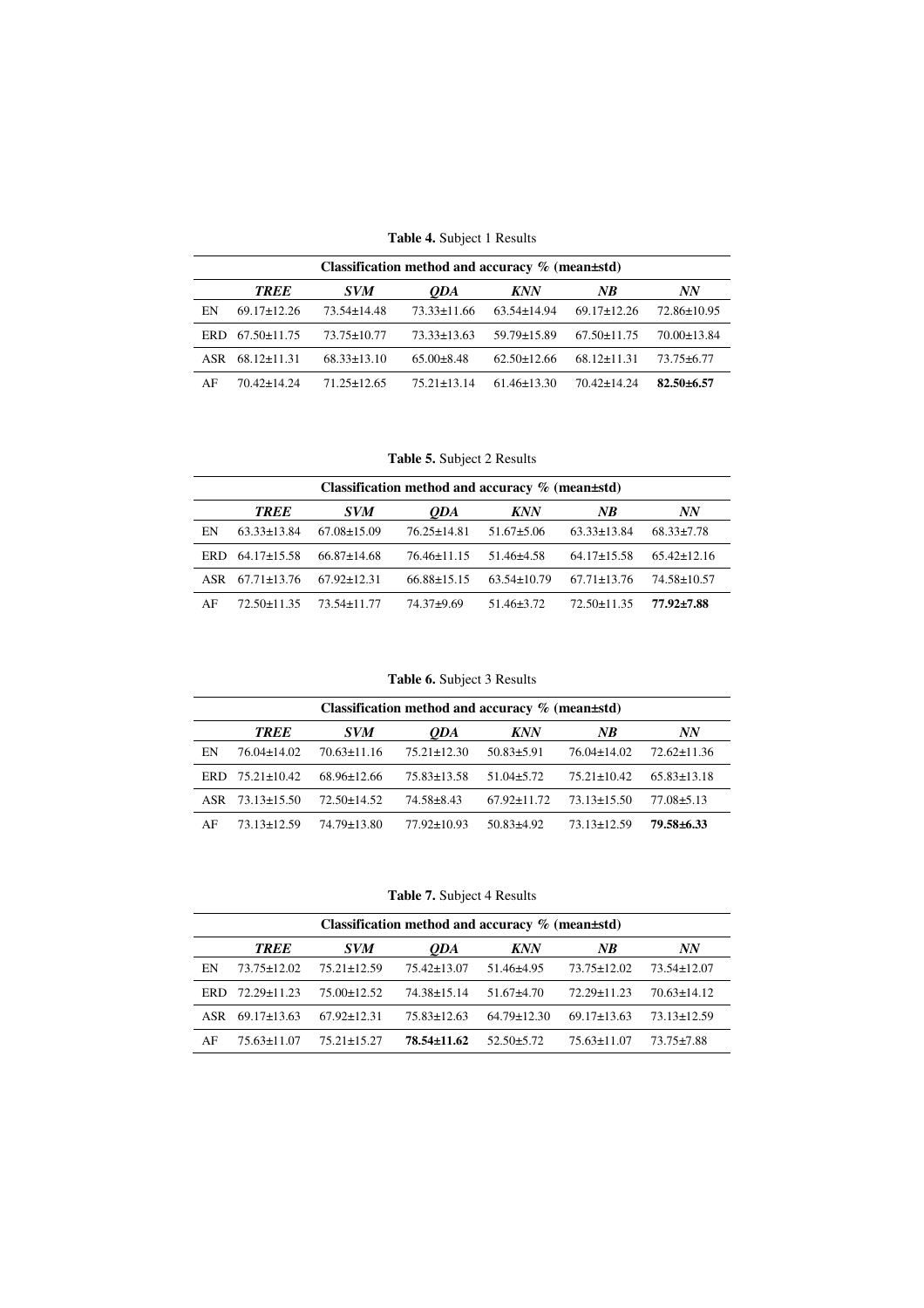|      | Classification method and accuracy $\%$ (mean $\pm$ std) |                   |                   |                   |                   |                   |  |  |  |
|------|----------------------------------------------------------|-------------------|-------------------|-------------------|-------------------|-------------------|--|--|--|
|      | <b>TREE</b>                                              | <b>SVM</b>        | <i>ODA</i>        | <b>KNN</b>        | NB                | NN                |  |  |  |
| EN   | $70.63 \pm 12.94$                                        | $72.50 \pm 14.40$ | 74.79±12.87       | $52.29 \pm 5.66$  | $70.63 \pm 12.94$ | 75.48±9.89        |  |  |  |
| ERD. | $71.04 \pm 10.67$                                        | $71.46 \pm 11.77$ | $74.17 \pm 11.75$ | $52.92\pm 6.69$   | $71.04 \pm 10.67$ | $72.50 \pm 11.51$ |  |  |  |
| ASR  | $68.54 \pm 12.87$                                        | $68.33 \pm 13.10$ | $71.67 \pm 13.84$ | $67.29 \pm 14.42$ | $68.54 \pm 12.87$ | $77.08 \pm 7.09$  |  |  |  |
| AF   | $75.21 \pm 13.41$                                        | $71.25 \pm 14.85$ | $76.04 \pm 11.51$ | $53.33 \pm 5.60$  | $75.21 \pm 13.41$ | $80.42 \pm 6.77$  |  |  |  |

**Table 8.** Subject 5 Results

**Table 9.** Subject 6 Results

|     | Classification method and accuracy $\%$ (mean $\pm$ std) |                   |                   |                   |                   |                   |  |  |
|-----|----------------------------------------------------------|-------------------|-------------------|-------------------|-------------------|-------------------|--|--|
|     | <b>TREE</b>                                              | <b>SVM</b>        | <i>ODA</i>        | <b>KNN</b>        | NB                | $N\!N$            |  |  |
| EN  | $66.25 \pm 14.12$                                        | $76.25 \pm 12.16$ | $82.71 \pm 9.69$  | $56.46\pm7.66$    | $66.25 \pm 14.12$ | $72.08 \pm 13.68$ |  |  |
| ERD | $67.08 \pm 15.33$                                        | $75.83 \pm 11.45$ | $82.92+9.61$      | $56.67\pm8.89$    | $67.08 \pm 15.33$ | $72.71 \pm 12.94$ |  |  |
| ASR | $73.33 \pm 15.58$                                        | $68.54 \pm 14.31$ | $77.71 \pm 11.38$ | $62.29 \pm 13.21$ | $73.33 \pm 15.58$ | $71.67\pm 6.33$   |  |  |
| AF  | 72.29±12.14                                              | $73.96 \pm 13.24$ | $83.54 \pm 10.92$ | $58.33 \pm 11.79$ | $72.29 \pm 12.14$ | $73.75 \pm 6.77$  |  |  |

**Table 10.** Subject 7 Results

|      | Classification method and accuracy $\%$ (mean $\pm$ std) |                   |                   |                   |                   |                  |  |  |  |
|------|----------------------------------------------------------|-------------------|-------------------|-------------------|-------------------|------------------|--|--|--|
|      | <b>TREE</b>                                              | <b>SVM</b>        | <i>ODA</i>        | <b>KNN</b>        | NB                | NN               |  |  |  |
| EN   | $70.63 \pm 12.08$                                        | 74.58±14.12       | $73.75 \pm 12.88$ | $55.21 \pm 6.45$  | $70.63 \pm 12.08$ | 74.52±12.77      |  |  |  |
| ERD. | $67.29 \pm 11.54$                                        | $75.63 \pm 12.43$ | $73.54 \pm 10.66$ | $55.42 \pm 7.20$  | $67.29 \pm 11.54$ | 73.96±14.15      |  |  |  |
| ASR  | $70.63 \pm 11.32$                                        | $70.00 \pm 11.45$ | $71.04 \pm 12.66$ | $68.75 \pm 14.09$ | $70.63 \pm 11.32$ | $75.83 \pm 5.98$ |  |  |  |
| AF   | $69.79 \pm 12.33$                                        | $74.37 \pm 12.14$ | $73.33 \pm 12.83$ | $55.83 \pm 9.66$  | $69.79 \pm 12.33$ | $83.75 \pm 7.39$ |  |  |  |

Next, using NN classification results (as it gave the best significant performance overall), significant difference was obtained in the classification accuracies between the different feature extraction approaches, *H*(3)=26.33, *p*=8.12e-6. Comparing the mean rank values (EN: 581.03, ERD: 576.88, ASR: 478.44, AF:605.66) showed that ERD features had the highest discriminatory information to separate the two mental tasks with combination of all features giving the best results. Using all the features also gave the best accuracy for six out of seven subjects with the remaining subject having ERD giving the best accuracy.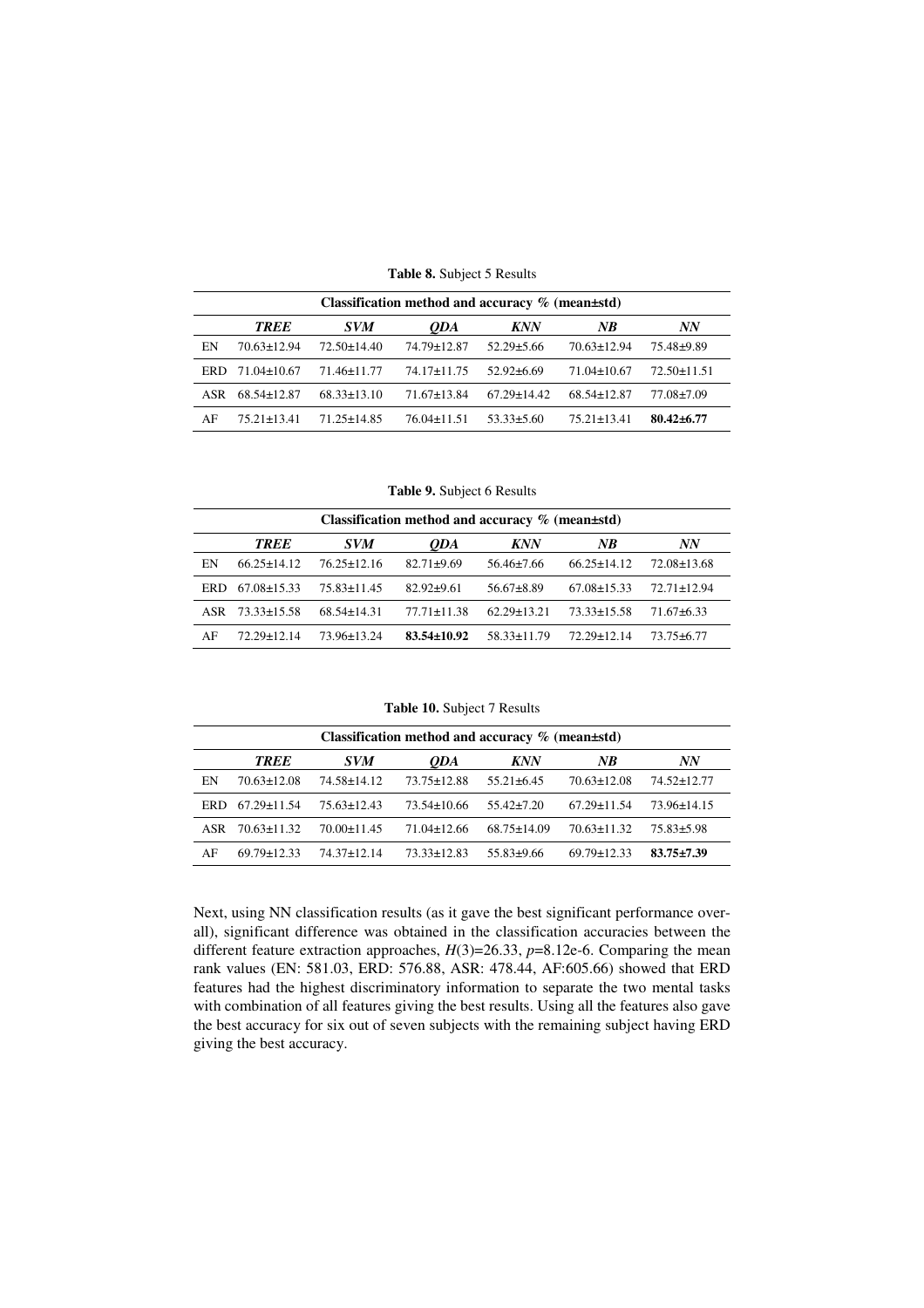Using CC approach revealed further improvement in the classification performance. As NN gave the best performance, it was decided to use this classifier with the best performing all feature combination. Figure 8 shows the performance for the seven subjects and it can be seen that performances were higher when CC was used. The improvements were statistically significant for all subjects (sign rank test,  $p < 0.05$ ) except subject 6. This is as expected since only the classification outputs that have slightly more confident predictions are being used (the experiment revealed that about 10% of patterns were dropped).

Table 11 shows the average response time (i.e. the time taken to complete the tasks). It can be seen that the difficult tasks take longer to complete as compared to easy tasks as expected.

This research was limited by significant noise in experiment design procedure with some subjects verbalising, flicking pens, nodding etc. Eye blinks occurred in the EEG data as shown in Figure 9 (example shown for one subject but similar artifacts were observed for other subjects too). While these could have been removed in the pre-processing stage (for example using independent component analysis), we chose not to in order to simulate actual classroom settings where it will be difficult to force students to adhere to strict no-movement instruction.

| <b>Subject</b> | Average time (in seconds) |                  |  |
|----------------|---------------------------|------------------|--|
|                | Easy                      | <b>Difficult</b> |  |
|                | 35.43                     | 87.94            |  |
| 2              | 92.74                     | 180.08           |  |
| 3              | 38.47                     | 97.46            |  |
| 4              | 35.78                     | 210.12           |  |
| 5              | 31.51                     | 75.45            |  |
| 6              | 93.60                     | 174.22           |  |
| 7              | 88.34                     | 143.59           |  |
| Mean           | 59.41                     | 138.41           |  |
|                |                           |                  |  |

Table 11. Average completion time (secs) for different task levels.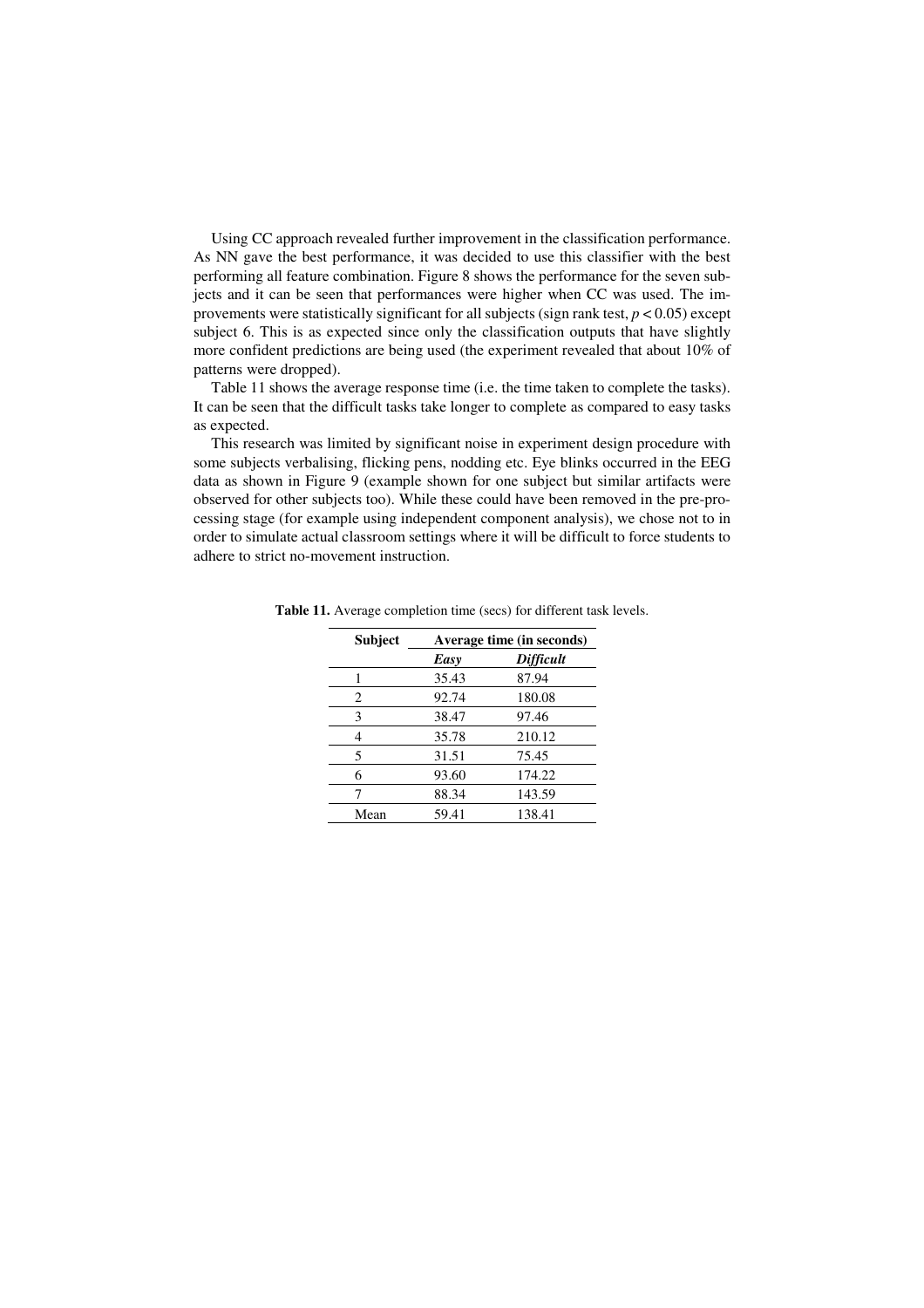

Fig. 8. Classification (%) comparing the improvement with confidence approach (blue: with confidence, red: without confidence).



**Fig. 9.** EEG segment with artifacts.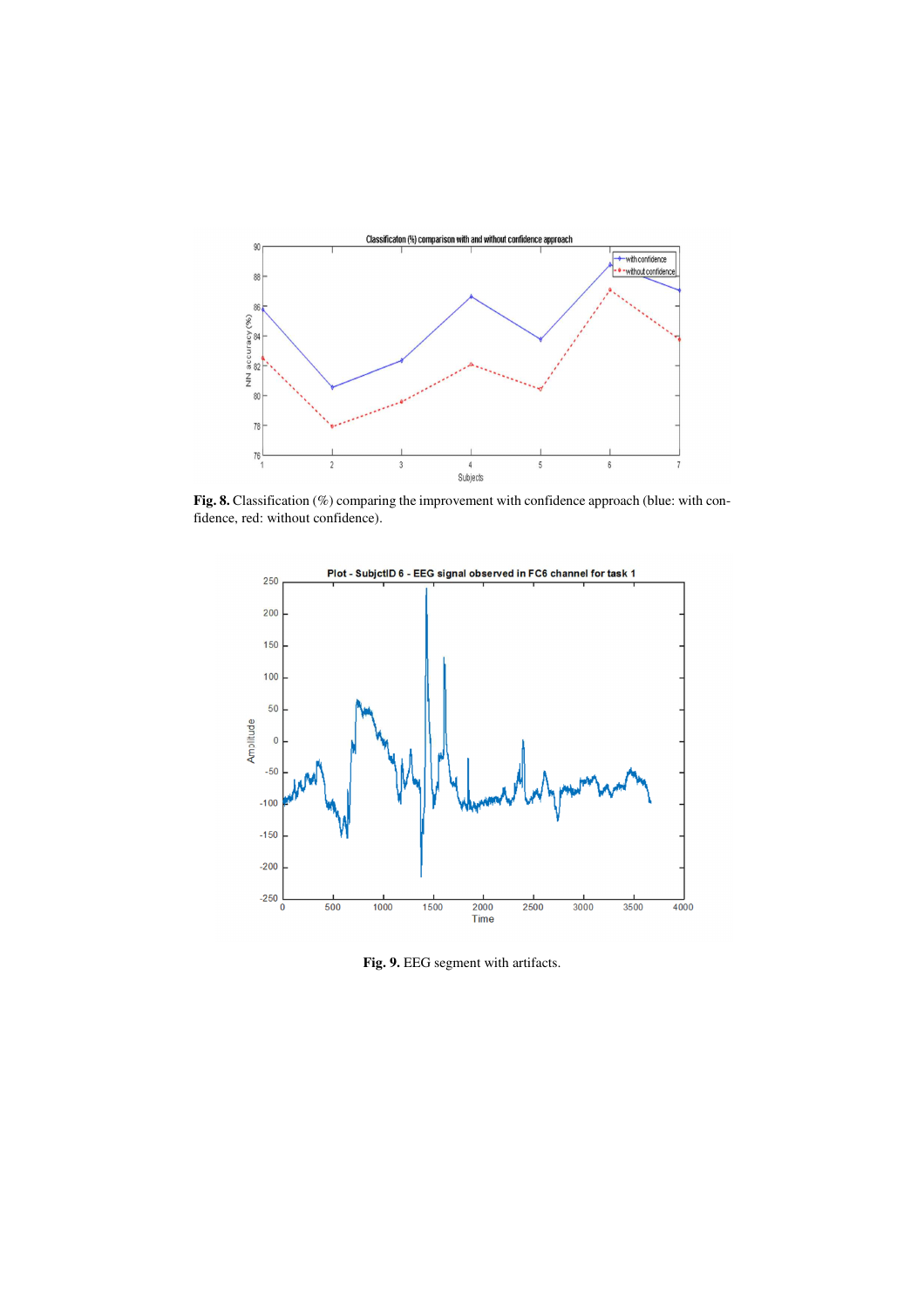#### **4 Conclusion**

Both NASA TLX and task completion time showed significant differences between TDL. NASA TLX has been used as a non-physiological measure to discriminate different cognitive load for different programming language [14]. However, based on the lack of statistical difference in the performance measure in TLX sub scale, we can infer that it is difficult for subjects to estimate the TDL, hence showing the necessity to have measures that directly measure the ability.

In this report, we have shown that it is possible to differentiate the task difficulty of Java programming code using EEG signals. Though the subject pool is small and the performance needs improvement for real-life implementation, there is sufficient promise in the method to be studied further. The combination of proposed ASR with ERD and EN features improves the classification performance and among the tested classifiers, NN gave the best performance. The use of CC approach further improved the performance to give a maximum accuracy of 87.05%. It is possible that with proper feature selection and tuning of classifier parameters could further improve the accuracy.

In conclusion, the findings here will hopefully pave the way for future research studies on tailoring learning material with appropriate level of difficulty, which will be especially useful for those with independent learning plans.

#### **References**

- 1. Gerjets, P, Walter, C., Rosenstiel, W., Bogdan, M., Zander, T.O.: Cognitive state monitoring and the design of adaptive instruction in digital environments: Lessons learned from cognitive workload assessment using a passive brain-computer interface approach. Frontiers in Neuroscience, 8, 1–21 (2014).
- 2. Mihalcaa, L., Salden, R.J.C.M., Corbalan, G., Paas, F., Miclea, M.: Effectiveness of cognitive-load based adaptive instruction in genetics education. Computers in Human Behavior, 27, 82–88 (2011).
- 3. Lee, J.C., Tan, D.S.: Using a low-cost electroencephalograph for task classification in HCI research. Proceedings of the 19th ACM Symposium on User Interface Software and Technology, 81–90 (2006).
- 4. Klimesch, W.: EEG alpha and theta oscillations reflect cognitive and memory performance: A review and analysis. Brain Research Reviews, 29(2-3), 169–195 (1999).
- 5. Crk, I., Kluthe, T., Stefik, A.: Understanding programming expertise: An empirical study of phasic brain wave changes. ACM Trans. on Computer-Human Interaction 23(1): 2 (2015).
- 6. Zarjam, P., Epps, J., Chen, F.: Characterizing working memory load using EEG delta activity. Proceedings of 19th European Signal Processing Conference, 1554–1558 (2011).
- 7. Jensen, O., Tesche, C.D.: Frontal theta activity in humans increases with memory load in a working memory task. European Journal of Neuroscience, 15 (8), 1395–1399 (2002).
- 8. Klimesch, W.: Alpha-band oscillations, attention, and controlled access to stored information. Trends in Cognitive Sciences, 16(12): 606–617 (2012).
- 9. Duraisingam, A., Palaniappan, R., Samraj, A.: Cognitive task difficulty analysis using EEG and data mining. IEEE Conference on Emerging Devices and Smart Systems, Salem, India (2017).
- 10. Hart S.G., Staveland, L.E.: Development of NASA-TLX (Task Load Index): Results of Empirical and Theoretical Research. Advances in Psychology, 52, 139–183 (1988).